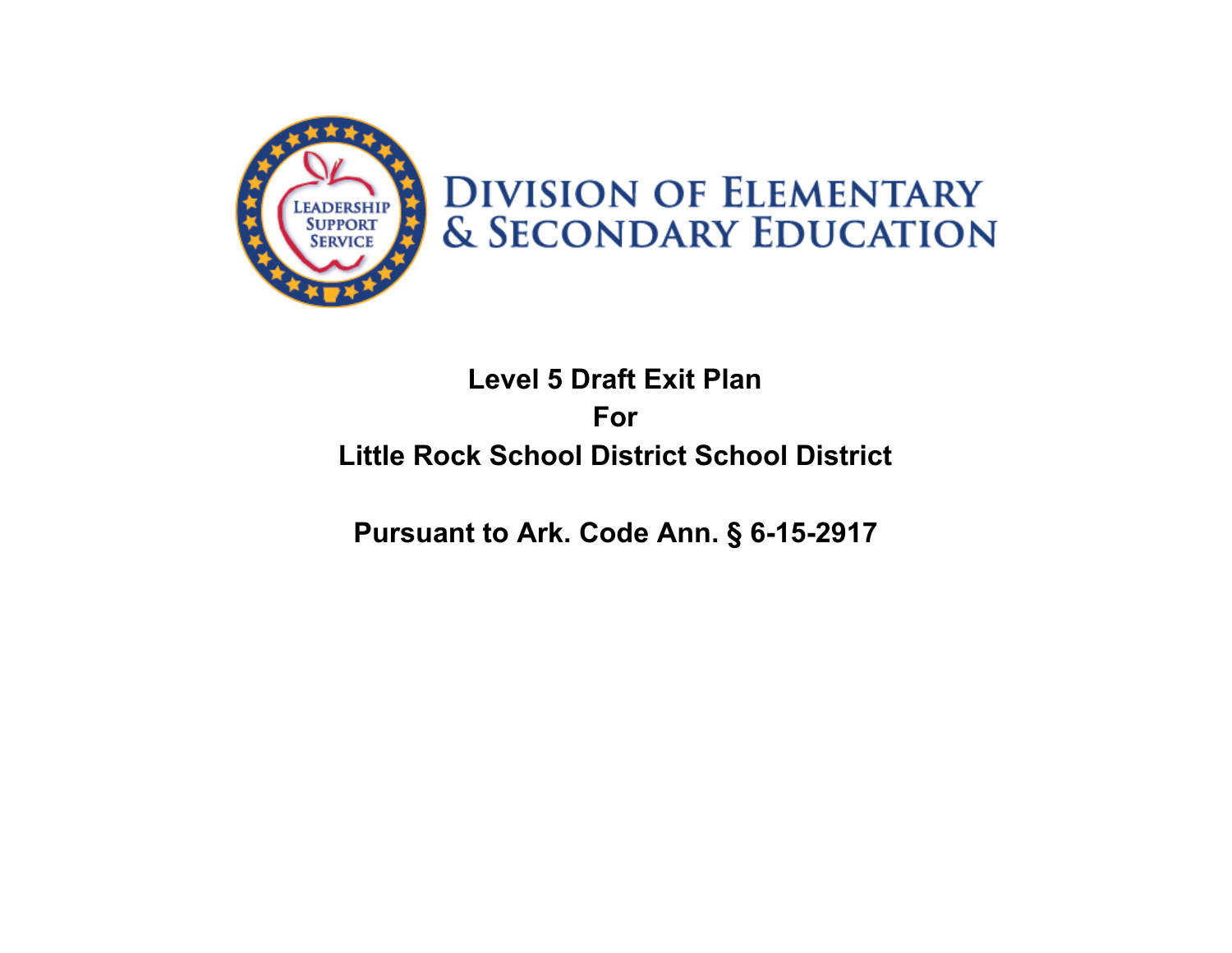#### **Little Rock School District Draft Exit Plan**

The Little Rock School District did not meet the criteria to exit Level 5 support by the end of the five-year period following the assumption of state control. In accordance with ACA 6-15-2917, the State Board of Education took action to reconstitute the district. The State Board also voted to continue Level 5 support of the district. The draft exit plan outlined in this document reflects a shift from the previous school-level criteria based on ESSA Index Scores to a set of district-level actions that will become criteria for exit from Level 5 support. Although the district may exit from Level 5 support, the Division of Elementary and Secondary of Education will continue to provide support to the district based on identified needs. The updated criteria will establish what the district must demonstrate to assure the DESE, the State Board, and the community that LRSD is poised for the present and future academic success of its students.

The approach taken in this exit plan continues to focus on developing coherence within and among schools so that together teachers and administrators establish a new baseline understanding of high-quality instructional approaches and curriculum expectations. As schools demonstrate the ability to provide a high-quality program of instruction that serves all students well, the continuous improvement will shift from primarily district-orchestrated decision making to greater school level empowerment and accountability. This work will be supported by DESE as needed. According to the Arkansas Division of Elementary and Secondary Education Rules Governing The Arkansas Educational Support And Accountability Act (AESAA), the district improvement/exit plan shall be developed in collaboration with the governing body of the district including the district leadership team and local public school board, if applicable, and the Division. This exit plan will then be the basis for identifying the criteria for exit of Level 5 support. The artifacts of each lagging indicator will be identified in consultation with the district and applicable resource. The artifacts will be reviewed during the mid-year and end-of- year timeframes in order to allow the district to exit from Level 5 Support in a timely manner. This exit plan and artifacts will be made public (if applicable) on the Little Rock School District Website.

The 4 main areas of focus in the plan are derived from the High Reliability School Framework and are a continuation of current work. The areas are as follows:

- Collaborative teams regularly interact to address common issues regarding curriculum, assessment, instruction, and the achievement of all students.
- The school provides teachers with clear, ongoing evaluations of their pedagogical strengths and weaknesses that are based on multiple sources of data and are consistent with student achievement data.
- The school literacy curriculum and accompanying assessments adhere to state and district standards.
- The school manages its fiscal, operational, and technological resources in a way that directly support teachers to provide a safe, supportive and collaborative culture and increase student achievement.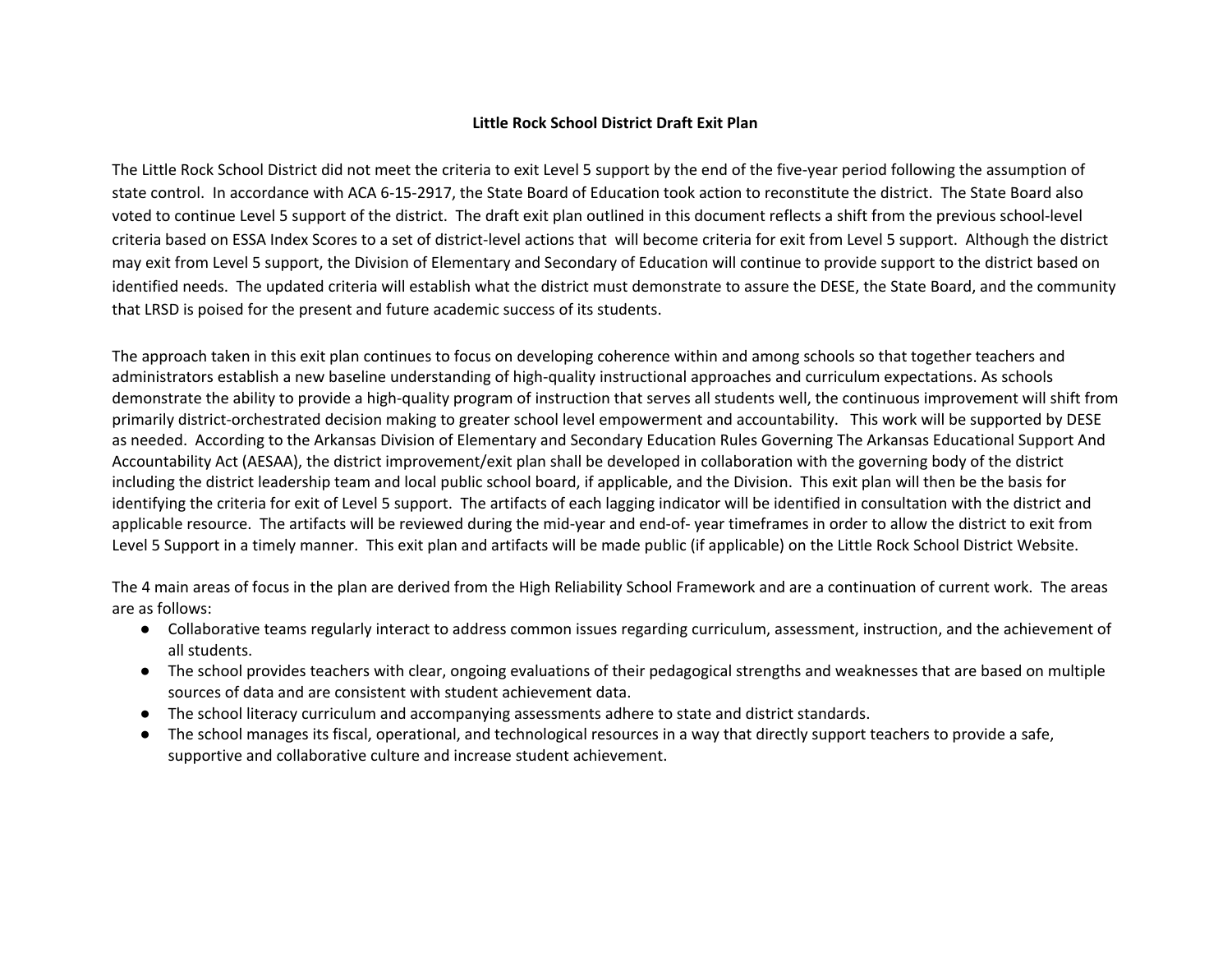| Criteria: The District will Implement PLC Processes and HRS Levels 1, 2 and 3                                                                                                                                                                                                                                                                                                                                                                                                                                                                         |                                                                                                                                                                                              |                                                                                                      |  |
|-------------------------------------------------------------------------------------------------------------------------------------------------------------------------------------------------------------------------------------------------------------------------------------------------------------------------------------------------------------------------------------------------------------------------------------------------------------------------------------------------------------------------------------------------------|----------------------------------------------------------------------------------------------------------------------------------------------------------------------------------------------|------------------------------------------------------------------------------------------------------|--|
| Artifacts: LRSD District Leadership will monitor implementation through<br>Focus Walks, Instructional Rounds and during Level Meetings.                                                                                                                                                                                                                                                                                                                                                                                                               | <b>Presentation Date</b>                                                                                                                                                                     | <b>Responsible Party</b>                                                                             |  |
| <b>Evidence- Beginning of the Year:</b><br>HRS/PLC Implementation and Sustainability Plan<br>Master schedules that provide time for collaborative teams to meet<br>weekly<br>Stakeholder perceptual data<br><b>Guiding Coalitions identified</b>                                                                                                                                                                                                                                                                                                      | District Leadership Team:<br><b>March 2020</b><br><b>DESE: May 2020</b><br><b>PPC: June 2020</b><br>CAB: February 2020<br><b>LRSD Board Ratification:</b><br>December 2020 (Work<br>Session) | Lead:<br>Randy Rutherford, Darian Smith<br>Support:<br>Jeremy Owoh, Hope Worsham<br><b>Resource:</b> |  |
| <b>Evidence-Mid-Year:</b><br>Collective Commitments established/articulated/agreed on<br>Common Meeting Norms adopted and followed for all meetings<br>Four critical questions are focus of meetings and agenda items<br>$\bullet$<br>What do we want students to learn? (curriculum)<br>$\circ$<br>How do we know if students are learning? (assessment)<br>$\circ$<br>How will we respond when students don't learn?<br>$\circ$<br>(intervention)<br>How will we extend learning for students who are already<br>$\circ$<br>proficient? (extension) | Due to DESE by December<br>1,2020                                                                                                                                                            | <b>Solution Tree</b><br><b>Marzano Resources</b>                                                     |  |
| <b>Evidence-End-of-Year:</b><br>Development of essential standards identified for literacy and math<br>Process of identifying learning targets/proficiency scales has begun<br>Mission and/or Vision Document that indicates a focus on learning at<br>high levels for all students<br>School goals are focused on learning                                                                                                                                                                                                                           | Due to DESE by June 1,<br>2021                                                                                                                                                               |                                                                                                      |  |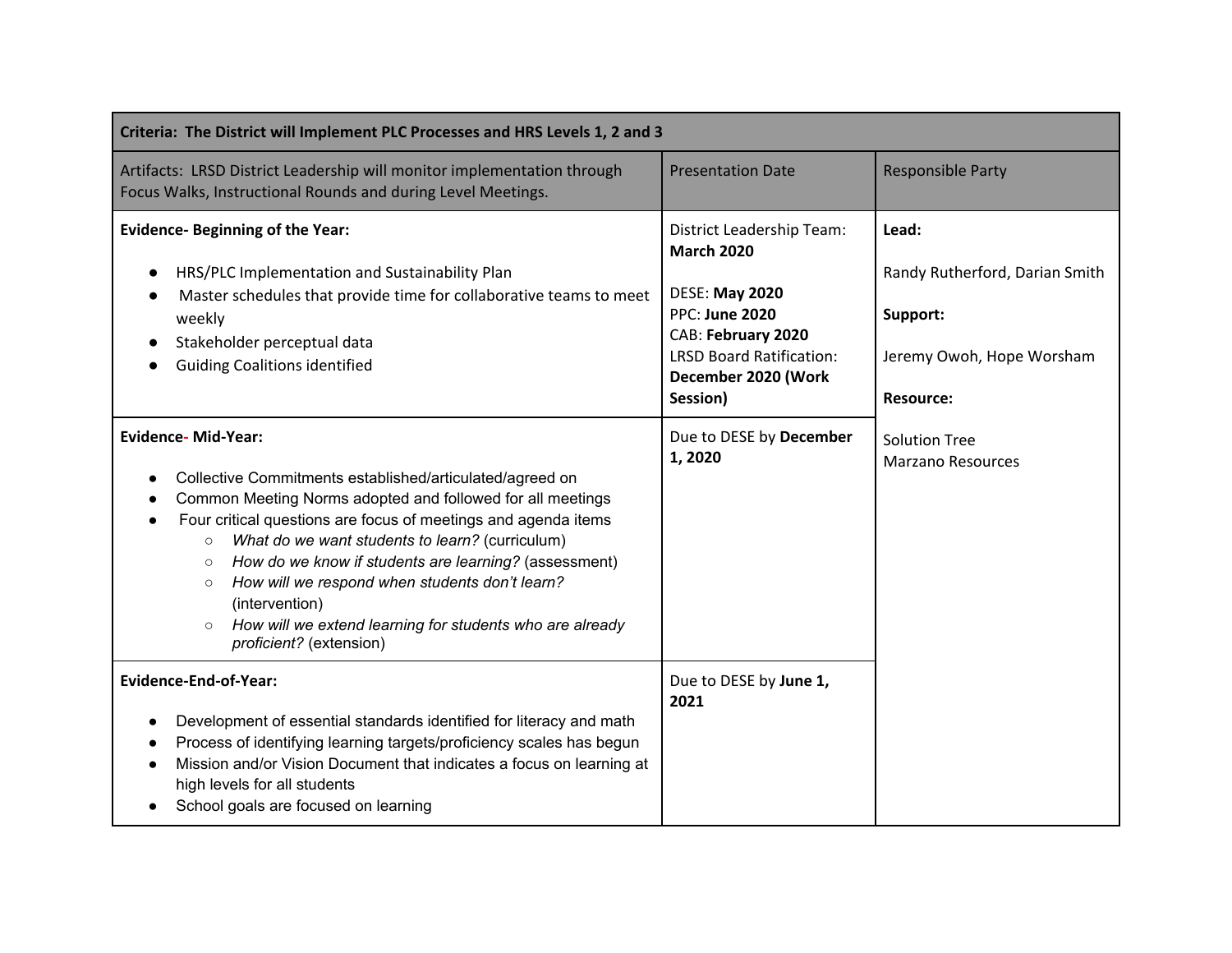| Leadership teams with process for including teacher input; examples<br>of decisions that teachers helped to make around school<br>improvement;<br>Feedback loops created to allow for authentic stakeholder input |  |  |
|-------------------------------------------------------------------------------------------------------------------------------------------------------------------------------------------------------------------|--|--|
|-------------------------------------------------------------------------------------------------------------------------------------------------------------------------------------------------------------------|--|--|

| Criteria: District will implement TESS and LEADS systems.                                                                                                                                                                                                                                                                                                                                                                                                                                                                                 |                                                                                                                                                                                                          |                                                                                                                                                                                     |  |
|-------------------------------------------------------------------------------------------------------------------------------------------------------------------------------------------------------------------------------------------------------------------------------------------------------------------------------------------------------------------------------------------------------------------------------------------------------------------------------------------------------------------------------------------|----------------------------------------------------------------------------------------------------------------------------------------------------------------------------------------------------------|-------------------------------------------------------------------------------------------------------------------------------------------------------------------------------------|--|
| Artifacts: Data from Focus Walks, Instructional Rounds and EdReflect Insight<br>Reports.                                                                                                                                                                                                                                                                                                                                                                                                                                                  | <b>Presentation Date</b>                                                                                                                                                                                 | <b>Responsible Party</b>                                                                                                                                                            |  |
| <b>Evidence-Beginning-of-Year:</b><br><b>TESS and LEADs Guidance Document</b><br>TESS/EdRefect Recalibration for Administration<br>$\bullet$<br>TESS/EdReflect recalibration training provided to certified staff by<br>principal or designee<br>TESS/EdReflect training for novice teachers and included in<br>onboarding plan<br>Updated TESS 4-Year Rotation Cycle for current year<br>PGPs are updated/developed in EdReflect<br>Closed by October 1st<br>$\circ$<br>"Additional Artifacts" is open for documentation of PGP progress | <b>District Leadership Team:</b><br><b>January 2020/July 2020</b><br><b>DESE: May 2020</b><br>PPC: August 2020<br>CAB: August 2020<br><b>LRSD Board Ratification:</b><br>December 2020 (Work<br>Session) | Lead:<br>Randy Rutherford, Darian<br>Smith<br>Support:<br>Jeremy Owoh, Rocci Malone,<br>Brent Miller, Hope Worsham,<br><b>Building Principals</b><br><b>Resource:</b><br>Bloomboard |  |
| <b>Evidence-Mid-Year:</b><br>Average of 8 weekly informal observations per building administrator<br>as evidenced by EdReflect Insight Reports<br>Evidence of quality feedback from observations of principal/teacher                                                                                                                                                                                                                                                                                                                     | Due to DESE by December 1,<br>2020                                                                                                                                                                       |                                                                                                                                                                                     |  |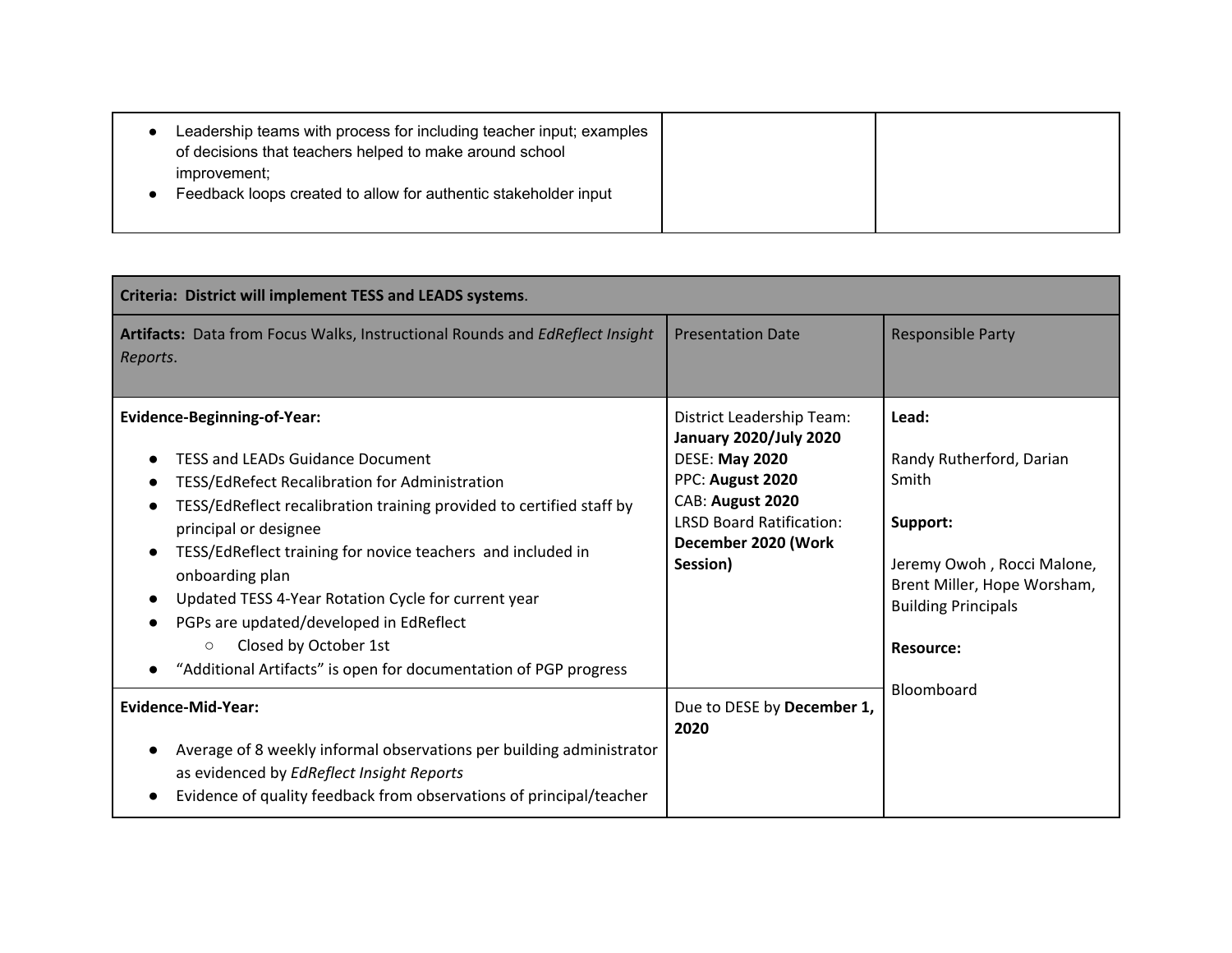| interactions or documentation from Ed Reflect<br>Evidence of PGP updates between building administration and<br>certified staff members                                                                                                                                                                                                                                                                                                                                                                                        |                             |
|--------------------------------------------------------------------------------------------------------------------------------------------------------------------------------------------------------------------------------------------------------------------------------------------------------------------------------------------------------------------------------------------------------------------------------------------------------------------------------------------------------------------------------|-----------------------------|
| Evidence-End-Year:<br>Average of 8 weekly informal observations per building administrator<br>Evidence of quality feedback from observations of principal/teacher<br>interactions or documentation from Ed Reflect Career Summative<br>Evaluations completed and data reviewed with administrators<br>making decisions regarding employment, assignment, and support<br>for teachers based on data.<br>Evidence of PGP review between building administration and<br>certified staff members on the non-career summative track | Due to DESE by June 1, 2021 |

### Criteria: The district will implement the district-adopted reading curriculum that incorporates the principles of the SoR and support for **Dyslexia.**

| Artifacts: School Level Plans and District Plan of support that outlines the<br>curriculum, resources and PD that aligns with the science of reading and<br>the demonstrated needs of the districts' students; Data from Focus Walks;<br><b>Lesson Plans</b> | <b>Presentation Date:</b>                                                                     | <b>Responsible Party</b> |
|--------------------------------------------------------------------------------------------------------------------------------------------------------------------------------------------------------------------------------------------------------------|-----------------------------------------------------------------------------------------------|--------------------------|
| <b>Evidence- Beginning of Year:</b><br>SoR training for certified staff occurring as scheduled with minimal<br>disruptions to student learning                                                                                                               | <b>District Leadership Team:</b><br><b>July 2020</b><br>DESE: August 2020<br>PPC: August 2020 | Lead:<br>Hope Worsham    |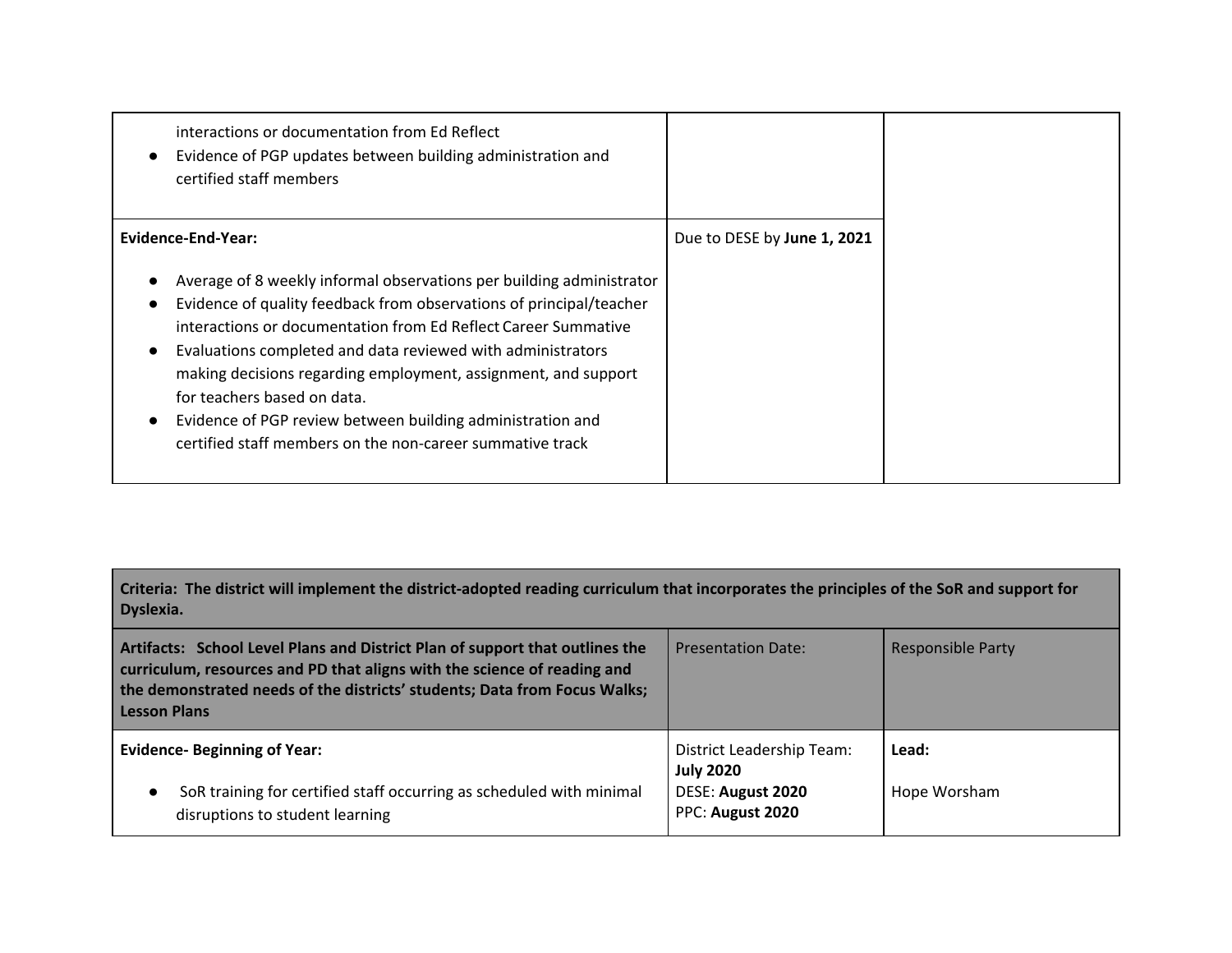| Assessor training for supervisors occurring as scheduled<br>SOR Teaching practices occurring in all K-2 classrooms and<br>documented by the focus walk data                                                        | CAB: August 2020<br><b>LRSD Board Ratification:</b><br>December 2020 (Work<br>Session) | Support:<br>Stacy Smith, Jeremy Owoh,<br>Kiffany Pride, Randy<br>Rutherford, Darian Smith |
|--------------------------------------------------------------------------------------------------------------------------------------------------------------------------------------------------------------------|----------------------------------------------------------------------------------------|-------------------------------------------------------------------------------------------|
| <b>Evidence-Mid-Year:</b><br>Winter NWEA data<br>Focus walk data<br>DESE SoR implementation feedback<br>Screening process for students who show a need based on Winter<br>NWEA data                                | Due to DESE by February 1,<br>2021                                                     | <b>Resource:</b><br><b>Textbook Vendors</b>                                               |
| <b>Evidence-End-of-Year:</b><br>Spring NWEA Data<br>Focus walk data from DESE about the SoR implementation<br>Placement for dyslexia services as appropriate for any student<br>showing a need based on screening. | Due to DESE by June 1, 2021                                                            |                                                                                           |

| Criteria: An approved budget that is not deficit spending                                                                                                                        |                                                   |                          |
|----------------------------------------------------------------------------------------------------------------------------------------------------------------------------------|---------------------------------------------------|--------------------------|
| Artifact                                                                                                                                                                         | Due Date                                          | <b>Responsible Party</b> |
| A 3 year budget projection for long term sustainability of the<br>district is developed in consultation with DESE and approved<br>by the local board and Secretary of Education. | District Leadership Team Approval: August<br>2020 | Lead:<br>Kelsey Bailey   |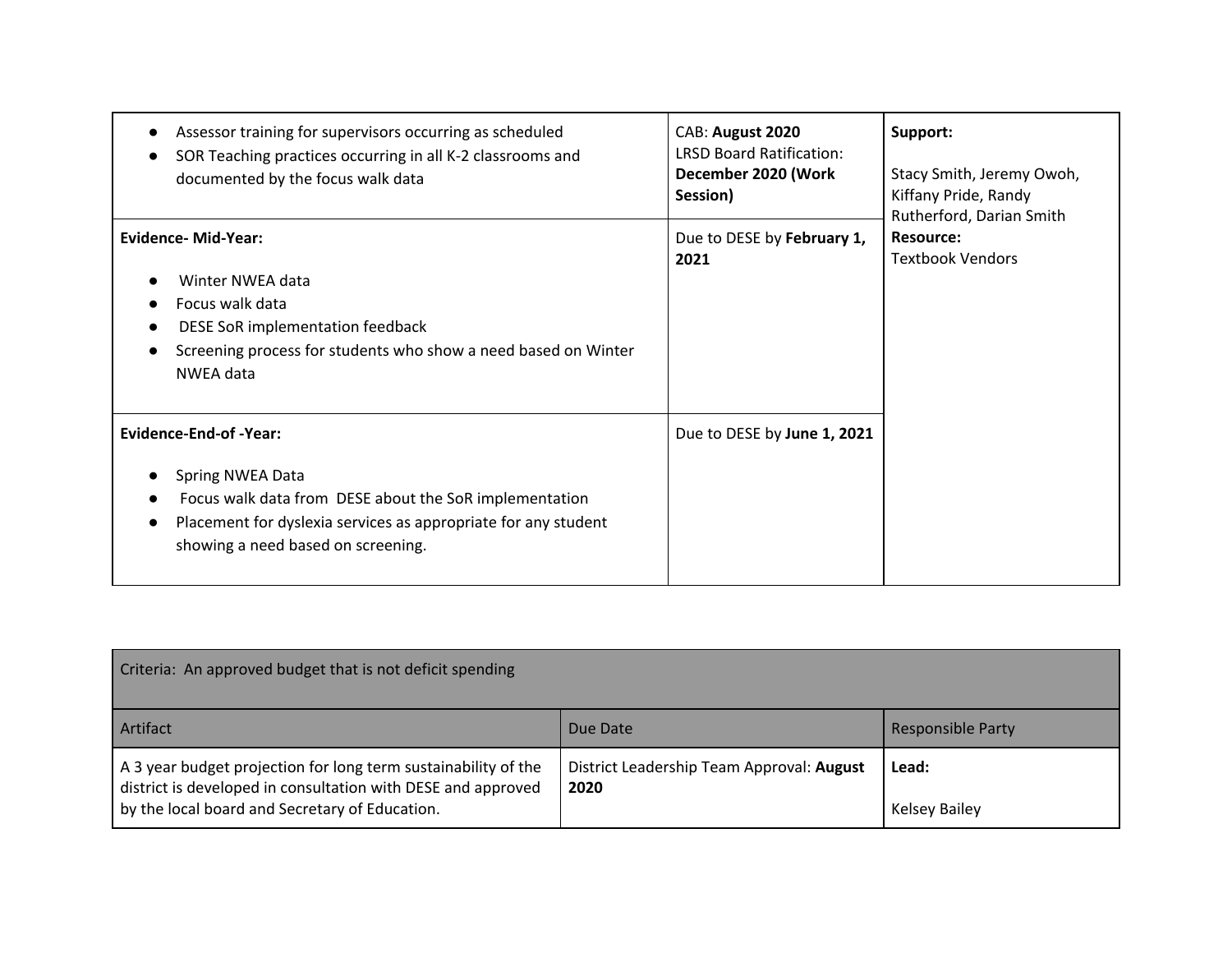|                                                                               | Presentation to DESE: August 2020       |                                                                                      |
|-------------------------------------------------------------------------------|-----------------------------------------|--------------------------------------------------------------------------------------|
|                                                                               | Presentation to PPC: August 2020        | Support:                                                                             |
|                                                                               | Presentation CAB: August/September 2020 | Mike Poore, Greg Rogers,<br>Donna Adkins, Cynthia Smith,<br>Randy Rutherford, Darian |
| Mid-Year Review of Year 1 Budget.                                             | Due to DESE by January 2021             | Smith                                                                                |
|                                                                               | Review by LRSD Board by January 2021    | <b>Resource:</b>                                                                     |
| End of Year Review of Year 1 Budget and adjustments for Year<br>2 identified. | Due to DESE by April 2021               | Jack Truemper, Stephens                                                              |

| Criteria: An approved Master Facility plan                                                                                    |                                                    |                               |  |
|-------------------------------------------------------------------------------------------------------------------------------|----------------------------------------------------|-------------------------------|--|
| Artifact                                                                                                                      | Due Date                                           | <b>Responsible Party</b>      |  |
| Master Facilities Update with funding plan is approved by the<br>local board and Secretary of Education. This will align with | District Leadership Team Approval: October<br>2020 | Lead:                         |  |
| any standing Desegregation Settlements and inclusive of                                                                       |                                                    | Kevin Yarberry                |  |
| Magnet/Specialty Schools.                                                                                                     | Presentation to DESE: November 2020                |                               |  |
|                                                                                                                               |                                                    | Support:                      |  |
|                                                                                                                               | Presentation to PPC: November 2020                 |                               |  |
|                                                                                                                               |                                                    | Kelsey Bailey, TIm Cain, Mike |  |
|                                                                                                                               | LRSD Board Ratification: January 2021              | Poore, Randy Rutherford,      |  |
|                                                                                                                               |                                                    | Darian Smith                  |  |
|                                                                                                                               |                                                    |                               |  |